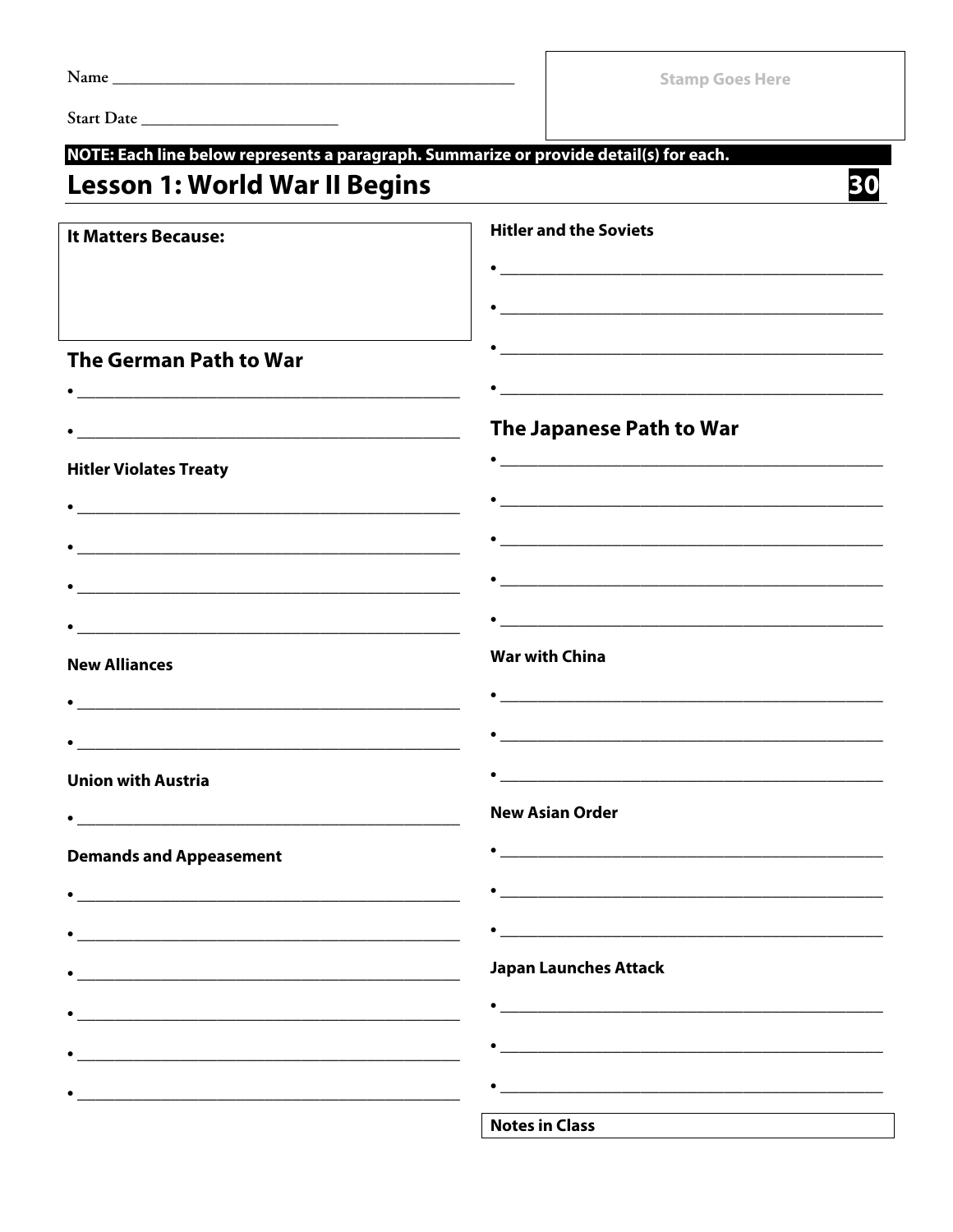| <b>Lesson 2: World War II</b>                                                                                                                                                                                                                                                                                                                                        | NOTE: Each line below represents a paragraph. Summarize or provide detail(s) for each.                                                                                                                                                                                                                                                                       |
|----------------------------------------------------------------------------------------------------------------------------------------------------------------------------------------------------------------------------------------------------------------------------------------------------------------------------------------------------------------------|--------------------------------------------------------------------------------------------------------------------------------------------------------------------------------------------------------------------------------------------------------------------------------------------------------------------------------------------------------------|
| It Matters Because:                                                                                                                                                                                                                                                                                                                                                  | <b>The Allies Advance</b>                                                                                                                                                                                                                                                                                                                                    |
| <b>Europe at War</b>                                                                                                                                                                                                                                                                                                                                                 | <u> 1980 - Johann John Stone, mars eta biztanleria (h. 1980).</u><br><b>The European Theater</b>                                                                                                                                                                                                                                                             |
| <b>Hitler's Early Victories</b><br><u> Louis Communication de la communication de la communication de la communication de la communication de la com</u><br><u> 1980 - Johann Barn, mars ann an t-Amhain an t-Amhain an t-Amhain an t-Amhain an t-Amhain an t-Amhain an t-Amh</u>                                                                                    | $\bullet$<br><b>The Tide Turns</b>                                                                                                                                                                                                                                                                                                                           |
| <u> 1989 - Johann John Stone, markin film yn y brenin y brenin y brenin y brenin y brenin y brenin y brenin y br</u>                                                                                                                                                                                                                                                 | <b>The Asian Theater</b>                                                                                                                                                                                                                                                                                                                                     |
| <b>The Battle of Britain</b><br><u> 1980 - Johann Barn, amerikan besteman besteman besteman besteman besteman besteman besteman besteman bestema</u>                                                                                                                                                                                                                 | $\bullet$ . The contract of the contract of the contract of the contract of the contract of the contract of the contract of the contract of the contract of the contract of the contract of the contract of the contract of the co<br><u> 1989 - Johann Barn, mars ann an t-Amhain an t-Amhain ann an t-Amhain an t-Amhain an t-Amhain an t-Amhain an t-</u> |
| <b>Attack on the Soviet Union</b>                                                                                                                                                                                                                                                                                                                                    | <b>Notes in Class</b>                                                                                                                                                                                                                                                                                                                                        |
| <u> 1980 - Jan Stein Stein Stein Stein Stein Stein Stein Stein Stein Stein Stein Stein Stein Stein Stein Stein S</u><br><u> 1989 - Johann Barn, amerikan berkema dalam penyanyi dan berkema dalam pengaran berkema dalam pengaran dalam </u><br><u> 1980 - Johann Barn, amerikan besteman besteman besteman besteman besteman besteman besteman besteman bestema</u> |                                                                                                                                                                                                                                                                                                                                                              |
| <u> 1989 - Johann Barbara, martxa alemaniar argumento este alemaniar alemaniar alemaniar alemaniar alemaniar al</u><br>Japan at War<br><u> 1989 - Johann Stoff, amerikansk politiker (* 1908)</u>                                                                                                                                                                    |                                                                                                                                                                                                                                                                                                                                                              |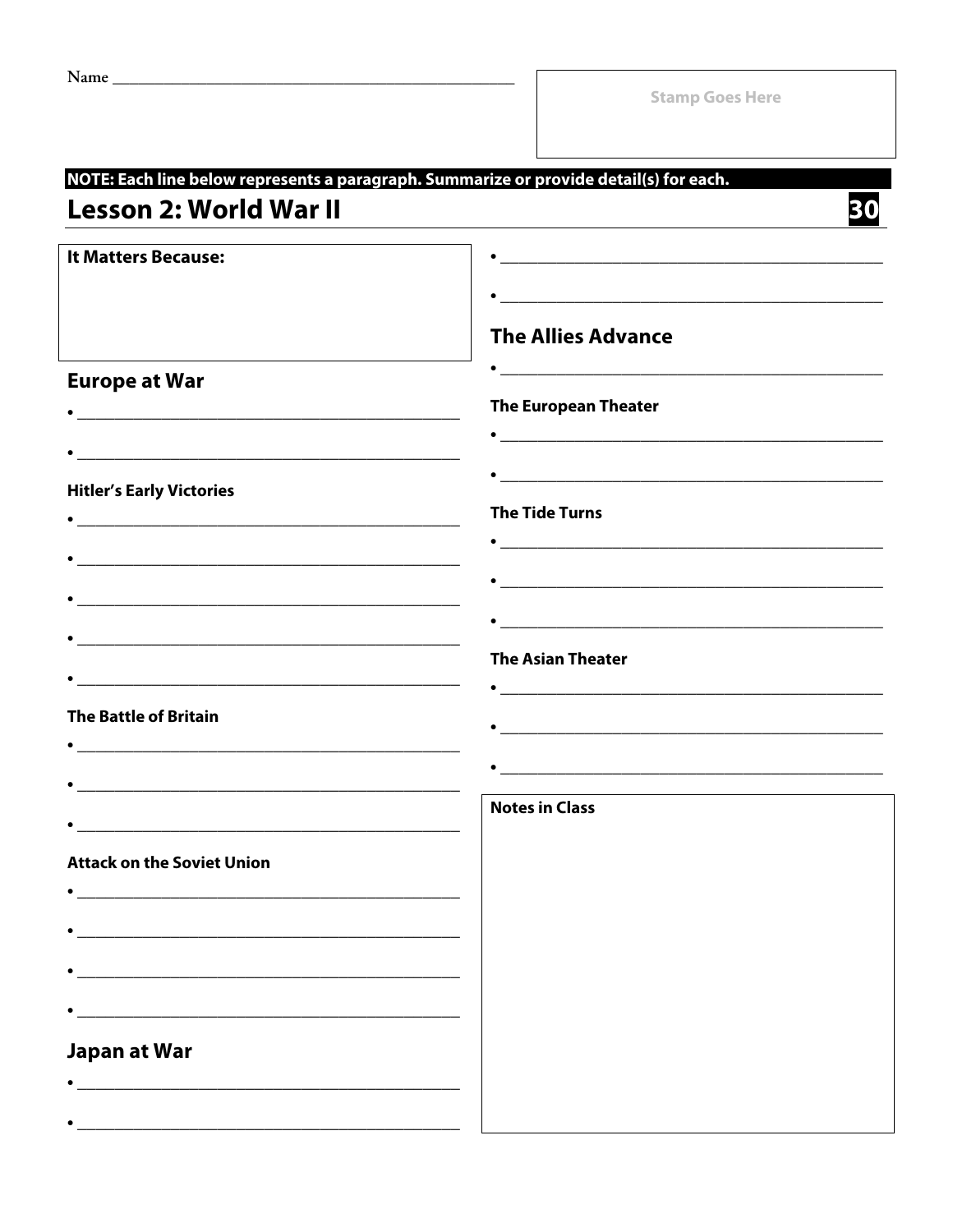| NOTE: Each line below represents a paragraph. Summarize or provide detail(s) for each.                                |                                                                                                                      |  |  |
|-----------------------------------------------------------------------------------------------------------------------|----------------------------------------------------------------------------------------------------------------------|--|--|
| <b>Lesson 3: The Home Front and Civilians</b>                                                                         |                                                                                                                      |  |  |
| <b>It Matters Because:</b>                                                                                            |                                                                                                                      |  |  |
|                                                                                                                       |                                                                                                                      |  |  |
|                                                                                                                       |                                                                                                                      |  |  |
|                                                                                                                       |                                                                                                                      |  |  |
| <b>The Mobilization of Four Nations</b>                                                                               | <b>The Bombing of Cities</b>                                                                                         |  |  |
|                                                                                                                       |                                                                                                                      |  |  |
|                                                                                                                       | <u> 2000 - 2000 - 2000 - 2000 - 2000 - 2000 - 2000 - 2000 - 2000 - 2000 - 2000 - 2000 - 2000 - 2000 - 2000 - 200</u> |  |  |
| <b>The Soviet Union</b>                                                                                               | <b>Britain</b>                                                                                                       |  |  |
|                                                                                                                       |                                                                                                                      |  |  |
|                                                                                                                       | <u> 2000 - Antonio Alemania, prima postala de la contrada de la contrada de la contrada de la contrada de la con</u> |  |  |
|                                                                                                                       |                                                                                                                      |  |  |
|                                                                                                                       | Germany                                                                                                              |  |  |
| <b>The United States</b>                                                                                              |                                                                                                                      |  |  |
|                                                                                                                       | <u> 2000 - 2000 - 2000 - 2000 - 2000 - 2000 - 2000 - 2000 - 2000 - 2000 - 2000 - 2000 - 2000 - 2000 - 2000 - 200</u> |  |  |
|                                                                                                                       |                                                                                                                      |  |  |
|                                                                                                                       | <u> 1989 - Johann John Stone, mars et al. 1989 - John Stone, mars et al. 1989 - John Stone, mars et al. 1989 - J</u> |  |  |
|                                                                                                                       | Japan                                                                                                                |  |  |
|                                                                                                                       |                                                                                                                      |  |  |
| Germany                                                                                                               |                                                                                                                      |  |  |
|                                                                                                                       |                                                                                                                      |  |  |
|                                                                                                                       |                                                                                                                      |  |  |
|                                                                                                                       | <b>Notes in Class</b>                                                                                                |  |  |
| <u> 1989 - Johann John Stoff, deutscher Stoffen und der Stoffen und der Stoffen und der Stoffen und der Stoffen u</u> |                                                                                                                      |  |  |
| <u> 1989 - Johann Stoff, deutscher Stoff, der Stoff, der Stoff, der Stoff, der Stoff, der Stoff, der Stoff, der S</u> |                                                                                                                      |  |  |
|                                                                                                                       |                                                                                                                      |  |  |
| Japan                                                                                                                 |                                                                                                                      |  |  |
|                                                                                                                       |                                                                                                                      |  |  |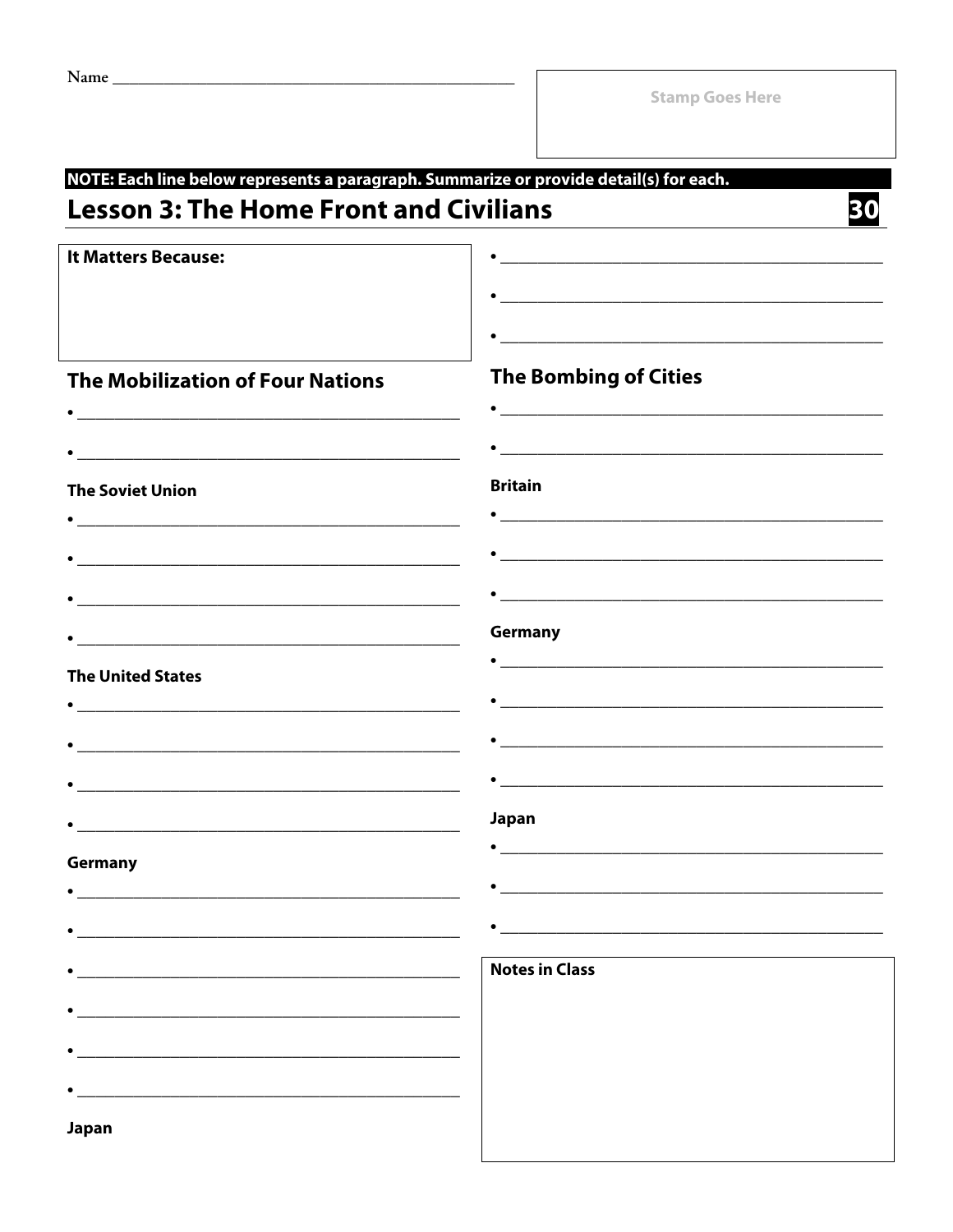| NOTE: Each line below represents a paragraph. Summarize or provide detail(s) for each.                               |                              |  |  |  |
|----------------------------------------------------------------------------------------------------------------------|------------------------------|--|--|--|
| <b>Lesson 4: The New Order and the Holocaust</b>                                                                     |                              |  |  |  |
| The New Order in Europe                                                                                              |                              |  |  |  |
|                                                                                                                      | <b>The New Order in Asia</b> |  |  |  |
|                                                                                                                      |                              |  |  |  |
| <u> 2000 - Jan James James Jan James James Jan James James Jan James James Jan Jan James James Jan Jan Jan Jan J</u> |                              |  |  |  |
| <u> 2000 - 2000 - 2000 - 2000 - 2000 - 2000 - 2000 - 2000 - 2000 - 2000 - 2000 - 2000 - 2000 - 2000 - 2000 - 200</u> |                              |  |  |  |
|                                                                                                                      |                              |  |  |  |
|                                                                                                                      | <b>Notes in Class</b>        |  |  |  |
| <b>The Holocaust</b>                                                                                                 |                              |  |  |  |
|                                                                                                                      |                              |  |  |  |
| <u> 2002 - Jan James James James James James James James James James James James James James James James James J</u> |                              |  |  |  |
| The Einsatzgruppen                                                                                                   |                              |  |  |  |
|                                                                                                                      |                              |  |  |  |
| <u> 2000 - 2000 - 2000 - 2000 - 2000 - 2000 - 2000 - 2000 - 2000 - 2000 - 2000 - 2000 - 2000 - 2000 - 2000 - 200</u> |                              |  |  |  |
| <b>The Death Camps</b><br><u> 1980 - Johann Barn, fransk politik (d. 1980)</u>                                       |                              |  |  |  |
|                                                                                                                      |                              |  |  |  |
|                                                                                                                      |                              |  |  |  |
|                                                                                                                      |                              |  |  |  |
| <b>The Death Toll</b>                                                                                                |                              |  |  |  |
|                                                                                                                      |                              |  |  |  |
|                                                                                                                      |                              |  |  |  |
|                                                                                                                      |                              |  |  |  |
|                                                                                                                      |                              |  |  |  |